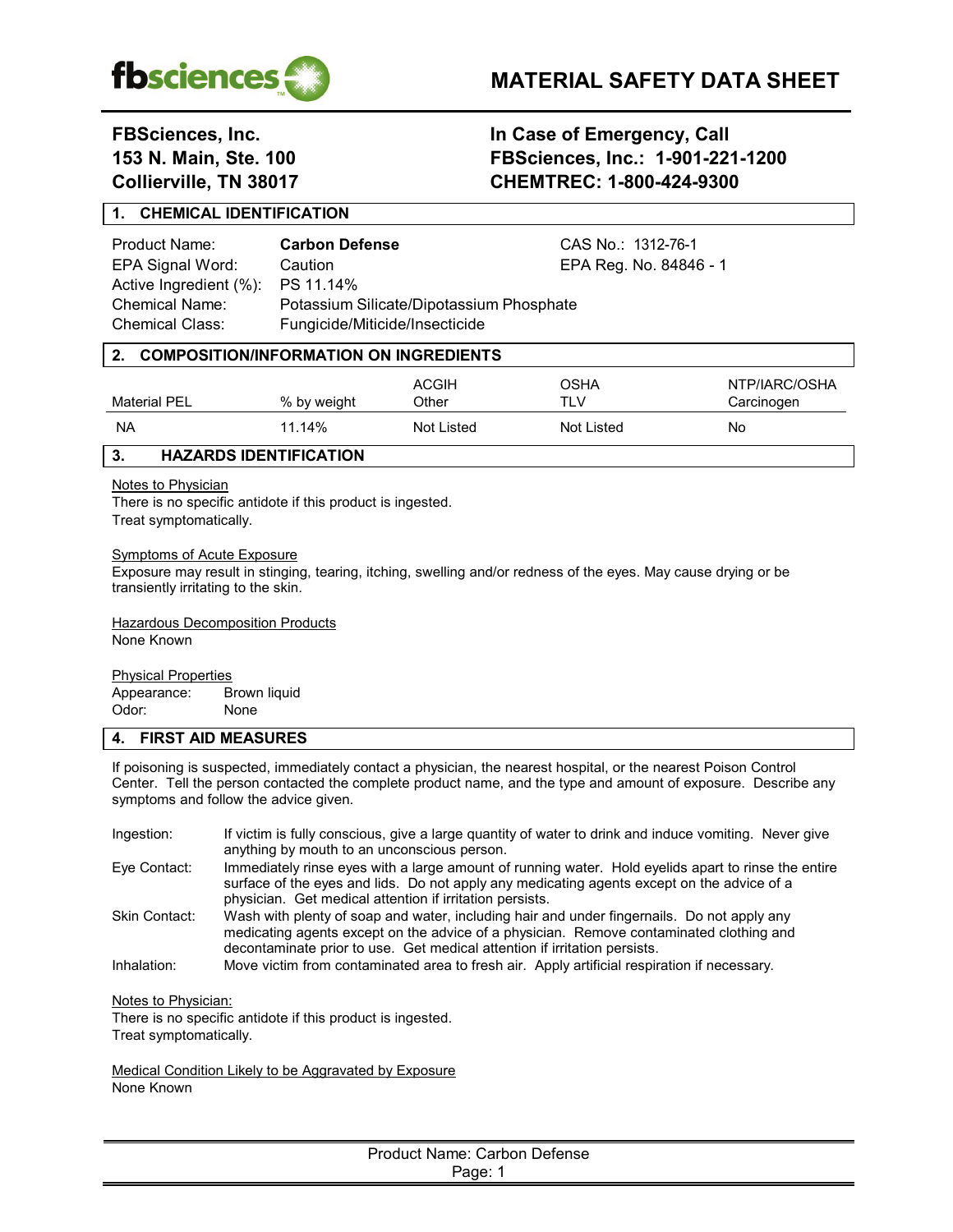## **5. FIRE FIGHTING MEASURES**

| Flash Point & Method:     | Not Applicable |
|---------------------------|----------------|
| Flammable Limits:         | Not Applicable |
| Autoignition Temperature: | Not Available  |
| Flammability:             | Non Flammable  |

Unusual Fire, Explosion and Reactivity Hazards Not explosive.

#### In Case of Fire

Use water, dry chemical, foam, or CO2 extinguishing media. Wear full protective clothing. Evacuate nonessential [personnel from the area to prevent human exposure to fire, smoke, fumes or products of combustion.

## **6. ACCIDENTAL RELEASE MEASURES**

#### In Case of Spill or Leak

Use adequate ventilation and chemical safety glasses with side shields or chemical goggles, rubber gloves, rubber boots, long-sleeved shirt, long pants, and head covering. For small spills, cover with absorbent (clay, sawdust, straw, kitty litter, etc.) and sweep into an open drum, Close the drum and dispose of properly. For large spills dike the spill to prevent contamination of local water sources. Siphon the majority of the liquid into drums for use or disposal, depending on the circumstances. Clean area as described for a small spill.

## **7. HANDLING AND STORAGE**

Store the material in a well-ventilated, secure area out of the reach of children and domestic animals. Do not store food, beverages or tobacco products in the storage area. Prevent eating, drinking, tobacco usage, and cosmetic application in areas where there is a potential for exposure to the material. Do not allow the product to freeze. Always wash thoroughly after handling.

## **8. EXPOSURE CONTROLS/PERSONAL PROTECTION**

| Ingestion:    | Prevent eating, drinking, tobacco usage and cosmetic application in areas where there is a<br>potential for exposure to the material. Always wash thoroughly after handling. |
|---------------|------------------------------------------------------------------------------------------------------------------------------------------------------------------------------|
| Eye Contact:  | To avoid eye contact, wear safety glasses with side shields or chemical goggles.                                                                                             |
| Skin Contact: | To avoid skin contact, wear rubber gloves, rubber boots, long-sleeved shirt, long pants and a head<br>covering.                                                              |
| Inhalation:   | To avoid breathing vapor or spray mist, wear a properly fitted NIOSH/MSHA approved respirator<br>fitted with organic vapor cartridges.                                       |

#### **9. PHYSICAL AND CHEMICAL PROPERTIES**

| Vapor Pressure:         | $>1.0$ mm/HG @ 100°C   |
|-------------------------|------------------------|
| Density:                | H2O=1 1.34-1.42 @ 20°C |
| Solubility in Water:    | Soluble                |
| Solubility in alcohols: | Misable in Alcohols    |
| pH:                     | $9 - 10$               |
| Freezing Point:         | NA.                    |
| <b>Boiling Point:</b>   | NA.                    |
| Odor:                   | None                   |
| Color:                  | <b>Brown</b>           |
| <b>Physical State:</b>  | Liguid                 |
|                         |                        |

## **10. STABILITY AND REACTIVITY**

#### **STABILITY AND REACTIVITY**

| Stable under normal conditions.   |
|-----------------------------------|
| None Known                        |
| None Known                        |
| None Known                        |
| This product will not polymerize. |
|                                   |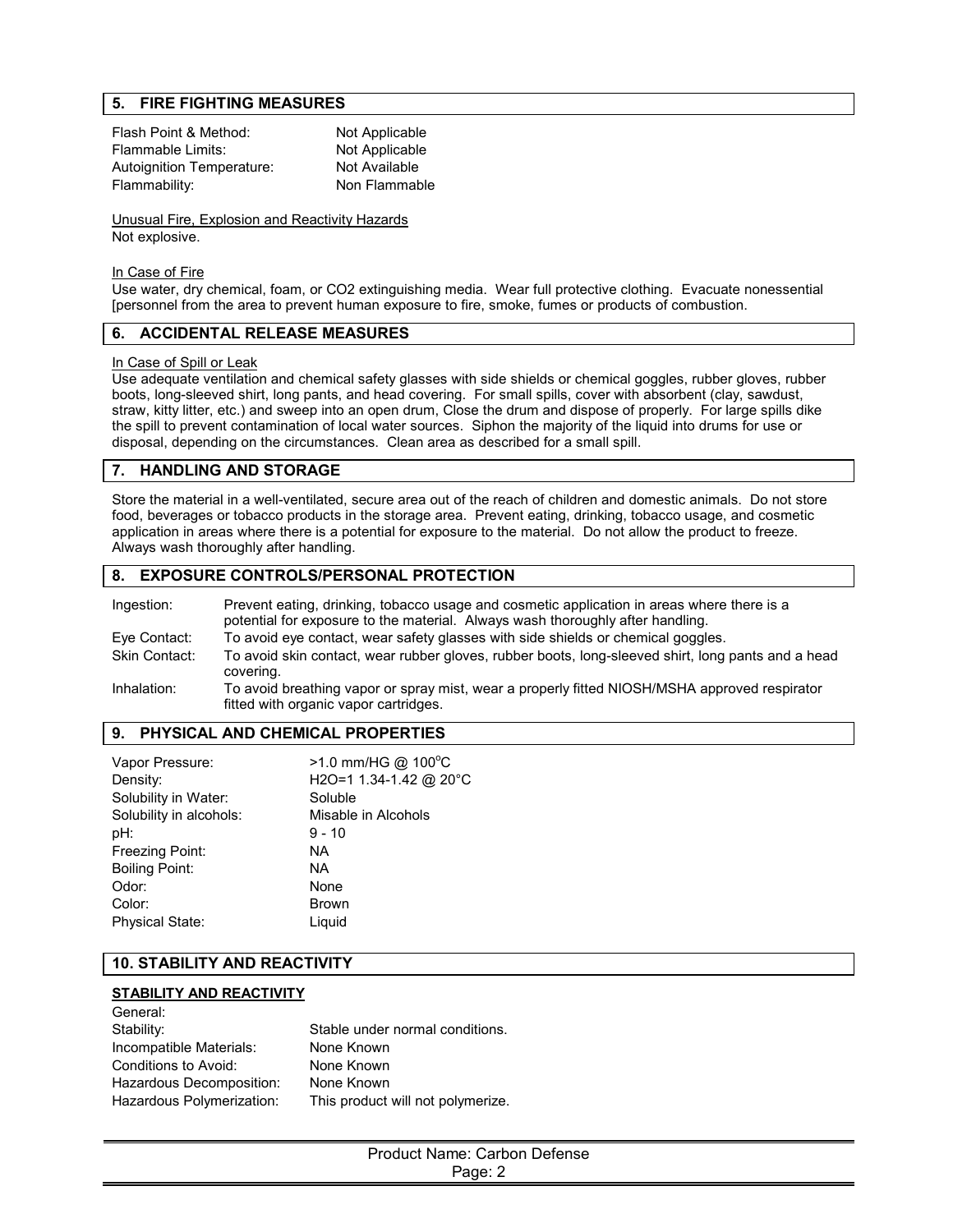## **11. TOXICOLOGICAL INFORMATION**

| <u>ACUTE</u>                                                |                                                     |                          |
|-------------------------------------------------------------|-----------------------------------------------------|--------------------------|
| Ingestion:                                                  | <b>Practically non-toxic</b>                        |                          |
|                                                             | Oral LD50(Rat):                                     | >5,000 mg/kg body weight |
| Dermal:                                                     | Slightly toxic                                      |                          |
|                                                             | Dermal LD50 (Rabbit):                               | >5,050 mg/kg body weight |
| Inhalation:                                                 | Inhalation LC50 (Rat):                              | >2.16 mg/l air - 4 hours |
| Eye Contact:                                                | Moderately irritating (Rabbit) Toxicity category IV |                          |
| Skin Contact::                                              | Minimally irritating (Rabbit)                       | Toxicity category IV     |
| Skin Sensitization::                                        | Not a sensitizer (Guinea Pig)                       |                          |
|                                                             |                                                     |                          |
| Mutagenic Potential                                         |                                                     |                          |
| None Observed                                               |                                                     |                          |
|                                                             |                                                     |                          |
| Reproductive Hazard Potential                               |                                                     |                          |
| None Observed                                               |                                                     |                          |
|                                                             |                                                     |                          |
| <b>Chronic/Subchronic Toxicity Studies</b><br>None Observed |                                                     |                          |
|                                                             |                                                     |                          |
| Carcinogenic Potential                                      |                                                     |                          |
| None Observed                                               |                                                     |                          |
|                                                             |                                                     |                          |
| <b>Other Toxicity Information</b>                           |                                                     |                          |
| Not Available                                               |                                                     |                          |
|                                                             |                                                     |                          |
| <b>Toxicity of Other Components</b>                         |                                                     |                          |
| Not Available                                               |                                                     |                          |
| Target Organs:                                              |                                                     |                          |
|                                                             |                                                     |                          |
| <b>Active Ingredients</b>                                   |                                                     |                          |
| PS                                                          | None Observed                                       |                          |
|                                                             |                                                     |                          |
| Inert Ingredients                                           |                                                     |                          |
| Not Available                                               |                                                     |                          |
| <b>12. ECOLOGICAL INFORMATION</b>                           |                                                     |                          |
| <b>Summary of Effects</b>                                   |                                                     |                          |
| Keep out of all water supplies.                             |                                                     |                          |
|                                                             |                                                     |                          |
| <b>Eco-Acute Toxicity</b>                                   |                                                     |                          |
| Not Available                                               |                                                     |                          |
|                                                             |                                                     |                          |

Eco-Chronic Toxicity Not Available

Environmental Fate Not Available

## **13. DISPOSAL CONSIDERATION**

#### **Disposal**

#### Pesticide:

If wastes cannot be disposed of by using according to the label directions, they should be disposed of as a hazardous waste at a regulated disposal facility. Open dumping is prohibited.

## Container disposal:

Triple rinse (or equivalent) and offer for recycling or reconditioning, or puncture and dispose in a sanitary landfill, or incineration, or, if allowed by State and local authorities, by burning. If burned stay out of smoke. Contact the

> Product Name: Carbon Defense Page: 3